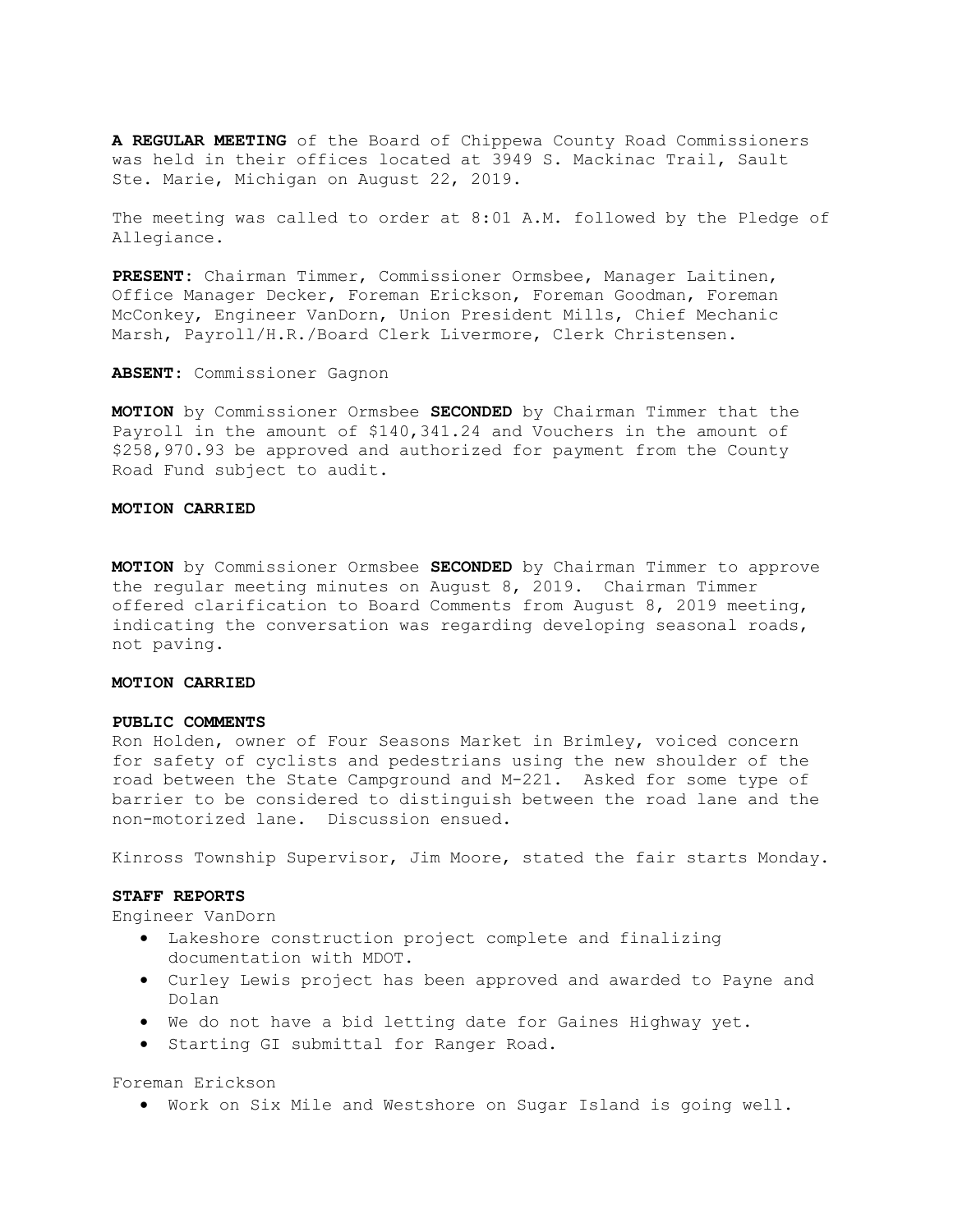- The brush-hog is in use.
- We are getting ready to move the screen plant to the Sault.
- The AMZ is working on Riverside Drive.

Foreman McConkey

- Finished up 21 Mile Road.
- Moved to E. Clay Road.
- Finished up the brushing.
- Taking care of seasonal roads.
- Finishing up the mowing. Neebish Island is next.
- Mechanic doing a great job getting garage ready for winter.

Foreman Goodman

- Finished the box culvert on Swieger Creek the crew did a beautiful job.
- A slide show of photos taken of the work was shown. The file will be forwarded to the CRA office.
- Shouldering has begun on 123N from 7 miles north of M28 to 3 miles south of Curley Lewis.

Office Manager Decker

- Truck 714 is back in time for winter.
- We got the new actuarial report to submit with our corrective action plan and puts us at proper funding for OPEB within 10 years.
- Training the new accounts payable clerk.

Union President Mills

All is good.

Payroll/H.R./Board Clerk Livermore

No Report

Chief Mechanic Marsh

- The low-boy trailer has arrived.
- Completing significant, routine shop work.
- Road widener is working but we will need to do some maintenance next week.

# MANAGER'S REPORT

- Full width mowing on Trunk Line will start on M-48, M134, M-80. Approval has been received from MDOT.
- We will participate on 9/11/19 at the Pickford School Opportunity Fair. This is an upper-class career fair for students considering occupations not requiring a college degree.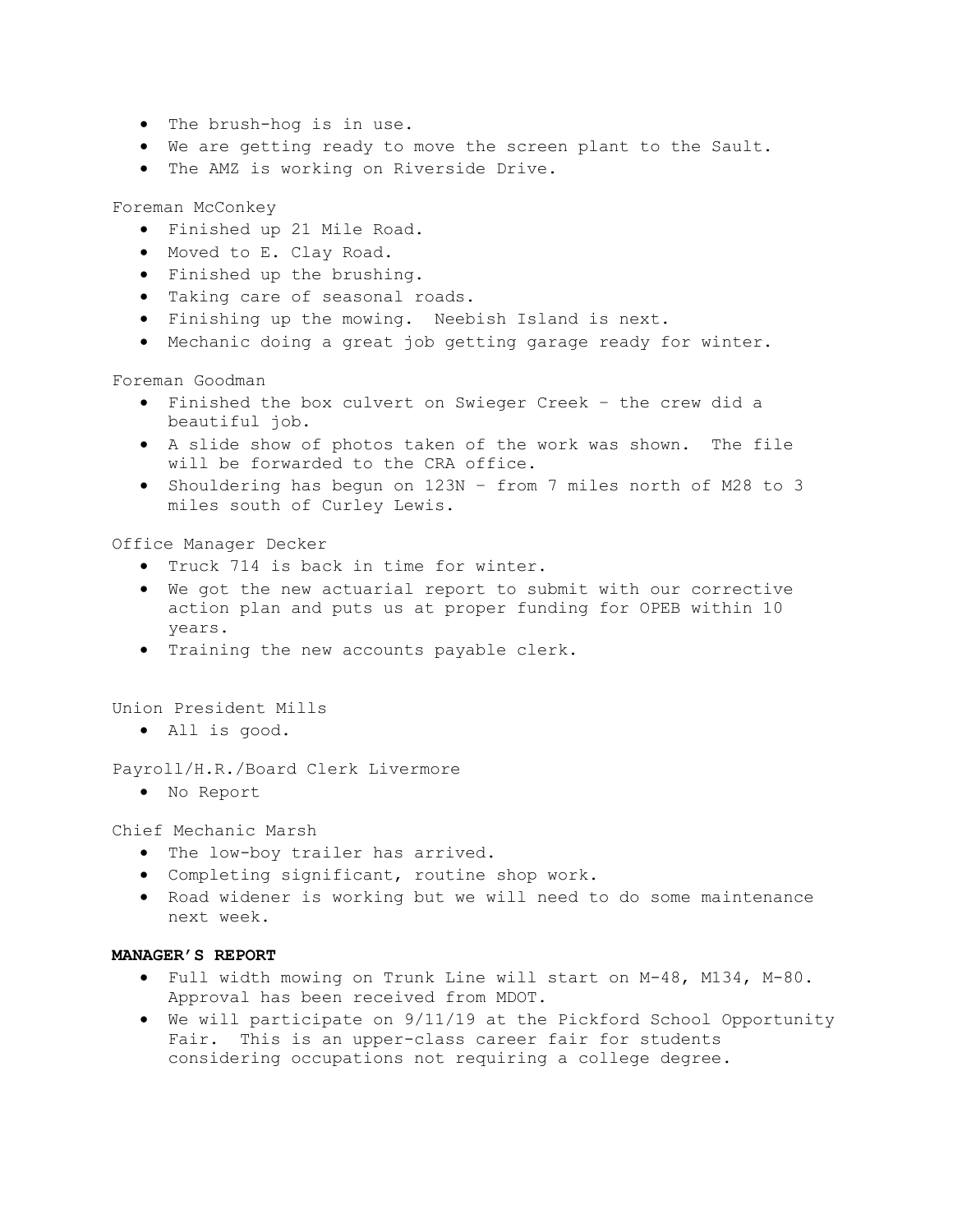- Will be approaching townships regarding local paving. Looking at other options. Discussing combining this year's funding with next year's funding for bigger projects.
- We can't do any chip-seal after September 1, 2019 due to night temperature restrictions.
- Attended the Raber Township meeting. Resident on Rocky Point Road upset paving not done this year. Discussion ensued.
- The CCRC was featured in an article in Crossroads Magazine. We submitted a write-up and photos featuring our bank slicer.
- Abby Christensen joins us as the new accounts payable clerk.

# NEW BUSINESS

- A. Two options for "Fixing MI Roads" signs were presented. It was agreed the sign which includes the lower peninsula will be used with a separate sign for funding sources below.
- B. The Pickford Dental building has been sold. The building encroaches the Pleasant Street right of way. A license agreement was presented to continue to allow this encroachment after the sale was presented. MOTION by Commissioner Ormsbee SEONDED by Chairman Timmer to accept license agreement.

# MOTION CARRIED

- C. A request to plow Molly Gibson Road in Trout Lake Township was presented. This is a seasonal, 1 lane road, not built to withstand the plow. Discussion ensued and the request was denied.
- D. A petition to discontinue/abandon West Postma Road in Kinross Township was presented. This is a seasonal road with three residents, all who signed the petition. Discussion ensued. More information requested for next meeting.
- E. Resolution 2019-10 Local Pavement Warranty Program. State law requires a resolution to be recorded. MOTION by Commissioner Ormsbee SECONDED by Chairman Timmer to sign resolution.

### MOTION CARRIED by UNANAMOUS ROLL CALL

F. Direct deposit update: Board Clerk Livermore reported we are making good progress on getting the crew set-up with payroll direct deposit. Currently we have 41% of the staff participating and more turning in their documents daily. The foremen are asked to remind their crews to turn in their authorization form and necessary documents to Bobbie before the end of September. As of October, if they don't opt to participate, they will receive a paper check.